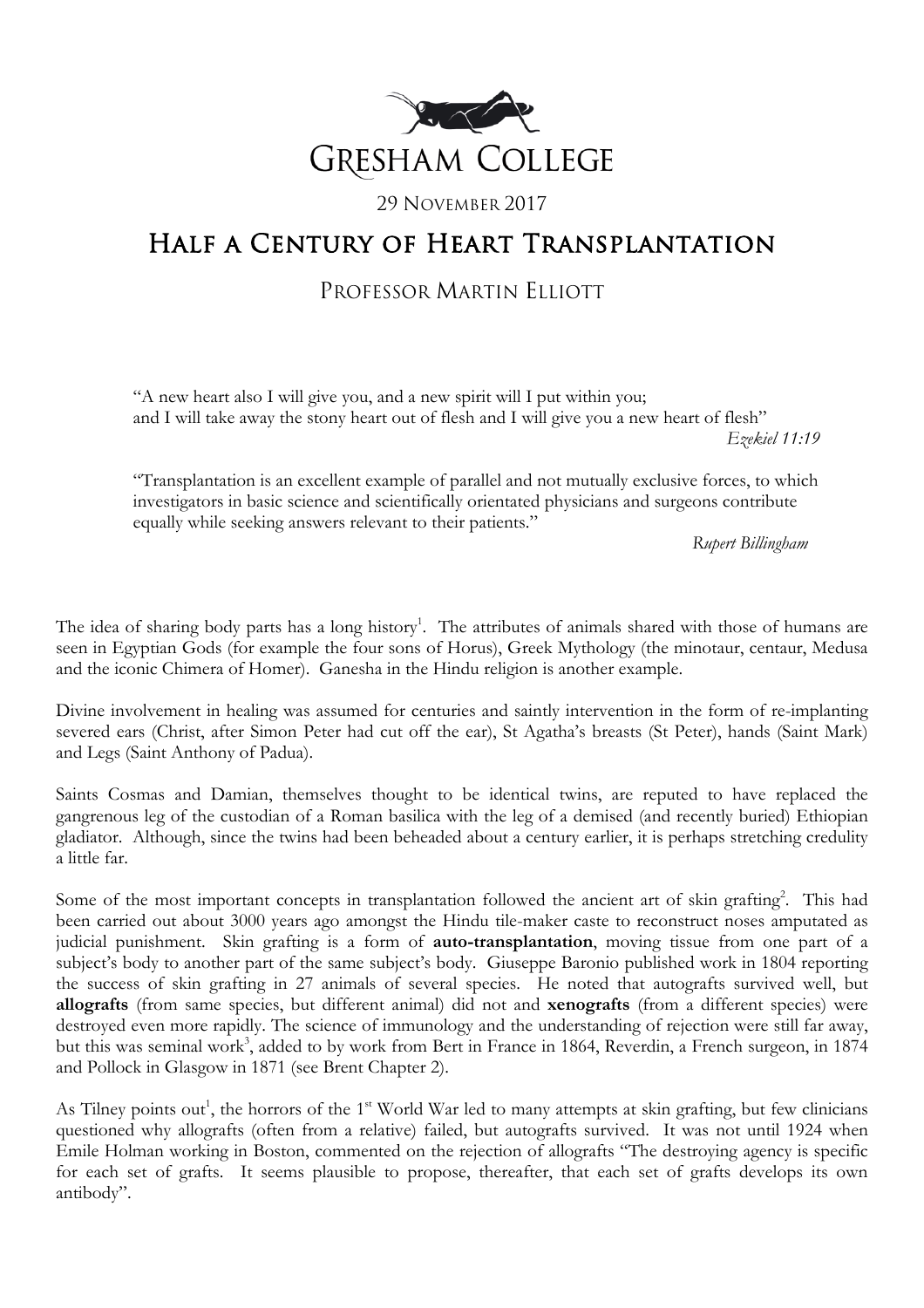

Brown was stationed in England during the Second World War and suggested to a young Oxford zoology student that he might study skin grafts in humans. That student was Peter Medawar, who with Frank Macfarlane Burnet went on to win the Nobel Prize for Medicine and Physiology in 1960 for their work in Transplantation Immunology. Medawar was too tall to serve in the army, and was directed by the recruitment board towards the treatment of burns. The failure to save the life of a seriously burned airman whose plane crashed near Medawar's Oxford home, led the physician caring for the patient to entreat Medawar to "lay aside intellectual pursuits and take a serious interest in real life". Medawar's studies on skin grafting in Glasgow and Oxford (with Rupert Billingham and Leslie Brent) led to the recognition that genetic variations between donor and host produced different tissue responses. This observation, and the identification of histo-compatibility genes in mice by Peter Gorer, provided compelling evidence of the involvement of the host immune system in the behaviour of grafts.

As a (crucial) aside, Landsteiner's discovery of the ABO blood groups in 1901 was one of the most important advances in medicine in the  $20^{th}$  century<sup>4</sup>. As well as making blood transfusion (a highly successful but normally transient transplant) safe, it marked the beginning of the study of immune-genetics and was fundamental to the development of solid organ transplantation.

There would be no effective transplantation if it was not for the work of these pioneers. A deep understanding of the processes involved in rejection and its manipulation is critical. There is neither space nor time to discuss this complex and fascinating field of transplantation immunology, but I refer you to Leslie Brent's book on the subject for a detailed and brilliant review<sup>5</sup>. The important practical points are these;

- We are different from each other and unique
- This difference is manifest by different molecules (antigens) expressed on the surface of cells
- If another's cells are transplanted to our own body, then they are recognised as 'non-self' and an immunologic process of rejection), both acute and chronic, begins, potentially destroying the transplant.
- The antigens have been studied extensively and classified so that it is possible to identify patients with very similar sets of antigens using **tissue typing** to 'match' recipient and donor. The closer the match, the milder the rejection.
- The immune response of rejection can be modified by the use of drugs.

Technically, the transplantation of skin, whilst biologically important, is considerably less complex than transplanting a solid organ such as the kidney, liver or heart. Essential to the ability to perform such procedures was the development of the ability to join together (anastomose) blood vessels. The basic methods of such surgery were developed by Alexis Carrell in Lyon at the end of the 19<sup>th</sup> century. He took sewing lessons from an embroidress (Mme Laroudier) and successfully repaired vessels using fine, oiled silk sutures on equally fine needles. Using similar techniques in 1904, Ullmann in Vienna moved the kidney of a dog from its flank to the neck, where it produced 'a liquid resembling urine'. One of Ullmann's students, Nicholas Floresco, in Bucharest, developed the surgical techniques used in modern kidney transplantation, placing the kidney in the pelvis and attaching the ureter to the bladder.

Carrell, meanwhile, left conservative Lyon for the 'freer' Chicago where he continued to develop vascular techniques for many organs, including the heart. He became interested in renal transplantation, until he became more involved in the vascular trauma of war. In St Louis, Guthrie, with whom he worked, even transplanted the head of one dog onto another! Transplantation was effectively 'born' and experimentation continued throughout the  $20<sup>th</sup>$  century.

The history of heart surgery is one of attempts to repair the heart. But sometimes repair is either not possible or fails. It would be wonderful, then, if the failing organ could be replaced by a healthy heart no longer needed by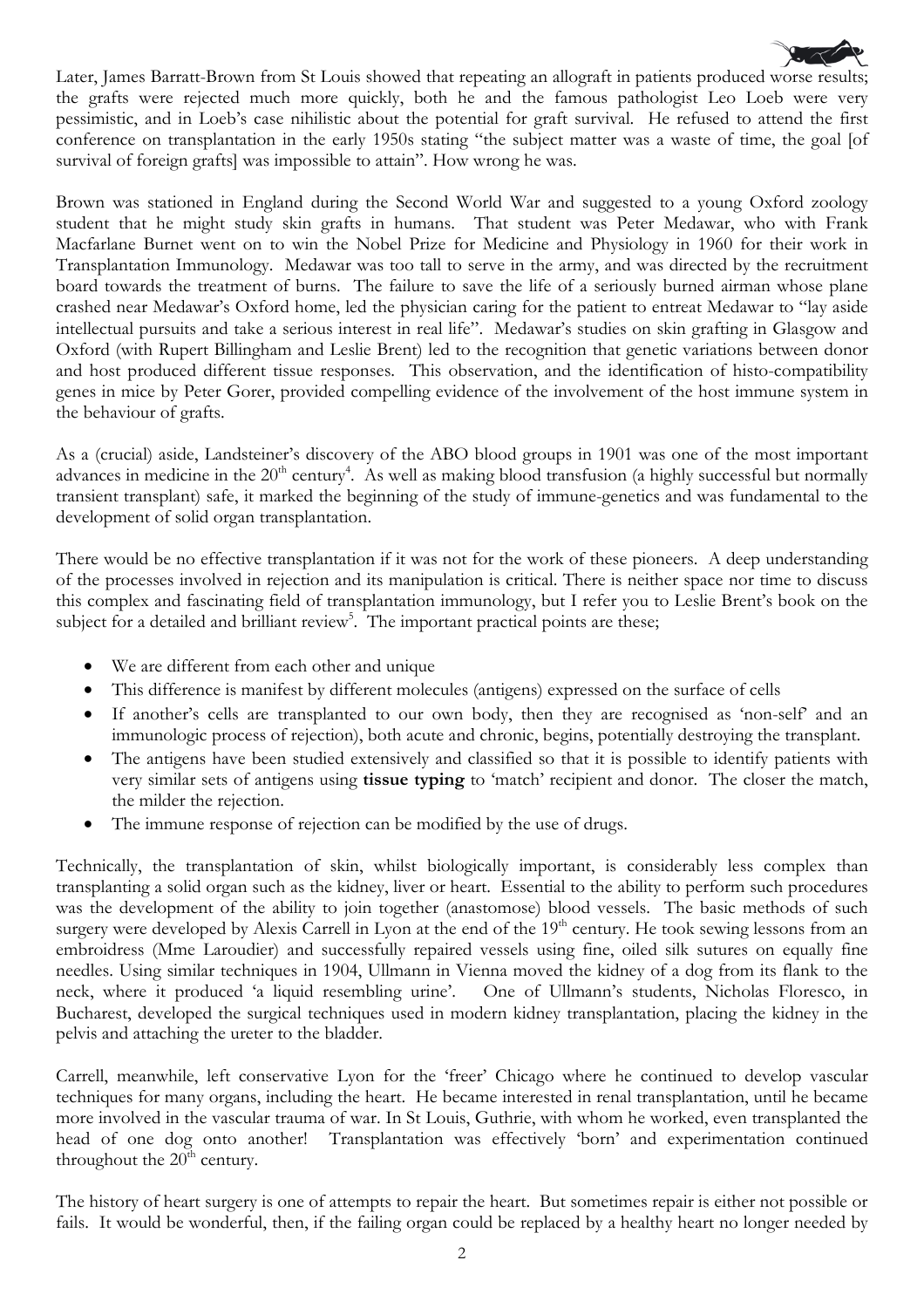

another, altruistic person. Several developments needed to come together to be able to perform a human heart transplant. These were;

- 1. the ability to maintain the circulation to the rest of the body whilst operating on the heart; cardiopulmonary bypass
- 2. the ability to preserve the heart (myocardial preservation) either for repair or for transportation; cardioplegia and hypothermia
- 3. an appropriate set of techniques both to remove the donor and recipient's hearts and to insert the replacement
- 4. an understanding of tissue-typing, anti-rejection therapy and intensive care
- 5. excellent organisational skills and dedicated teams
- 6. an infrastructure to identify potential donors and manage logistics
- 7. ethical, scientific and social acceptance

I have discussed bypass and myocardial preservation in previous Gresham lectures <https://www.gresham.ac.uk/lectures-and-events/heart-surgery-for-congenital-heart-defects-science-or-art> , but to remind you, cardiopulmonary bypass became possible in the early 1950's as a result of pioneering work by John Gibbon and his wife Mary in Philadelphia and by C Walt Lillehei and his extraordinary team of innovative and brave surgeons in Minnesota.

Lillehei trained or influenced many cardiac surgeons who achieved fame in their own right, but four of them are crucial to this story. They are Norman Shumway, Christiaan Barnard, Richard Lower and Adrian Kantrowicz. These surgeons were the main players in what Donald McRae called "the extraordinary race to transplant the human heart"<sup>6</sup>. . McRae's excellent book makes fascinating reading, bringing a journalist's eye to the personalities, politics and rapid progress of the time. And he is right, it was a race, and it was extraordinary. It coincided with what became known as 'The Space Race', and indeed a Russian called Vladimir Demikhov is credited<sup>7</sup> with performing many 'firsts' in transplantation, notably the first heart and heart lung transplants in dogs in 1946. Survival was short, but technical solutions advanced. He became infamous in 1954 after performing head transplants in dogs. Shumacker suggests<sup>7</sup> that his contribution is underestimated, perhaps because of his work being carried out behind the Iron Curtain.

Norman Shumway joined Lillehei's team as a resident in 1949. Shumway was tall, witty and 'engagingly laconic'. An extremely accomplished technical surgeon, he was also the 'cleverest and funniest' of Minnesota's residents' according to Claude Chabrol<sup>6</sup>. Famous though Shumway became, he always gave the impression of being a reluctant occupier of the limelight, and indeed quite shy. I have strong memories of his dry and ironic sense of humour, and his put downs delivered with a winning smile. He was charming. But he was also a driven, careful, thorough researcher. During the 1950's he worked in Minnesota to develop the method of topical hypothermia (directly cooling the heart) to give them time to repair its internal valves and any defects.

Richard Lower, a modest and caring man harbouring an ambition to be a GP, arrived in Stanford in 1957 to gain surgical expertise. Six years younger than Shumway, they met within weeks and immediately hit it off. Lower was soon inveigled into working in the lab with Shumway, first on kidney machine research and then on topical hypothermia. Norm and Dick made a good team; the skills of one amplifying those of the other. Through 1958 and 1959, as they waited with the cold heart stopped for periods of up to 90 minutes, they began to question whether they might be able completely to remove the heart and re-implant it. This they did. It was a short step to attempt to transplant a heart from dog to dog. These produced technical success with early survival, but the dogs soon died of rejection. Perfecting the technique of transplantation and evolving methods for managing rejection drove Shumway, Lower and their teams for the next decade.

Meanwhile, in Brooklyn, a surgeon called Adrian Kantrowicz was also making waves. An incredibly creative man, described by his superiors as 'difficult to work with', he had moved in 1955 to Maimonides Medical Center in Brooklyn from Montefiore in New York, where he had been working largely on stray cats to develop ways of repairing the mitral valve and mechanical support of the heart. In 1959, he used diaphragm muscle to create what he called a 'booster heart', the contraction linked electronically to the beat of the native heart. He too began to consider the possibility of heart transplantation.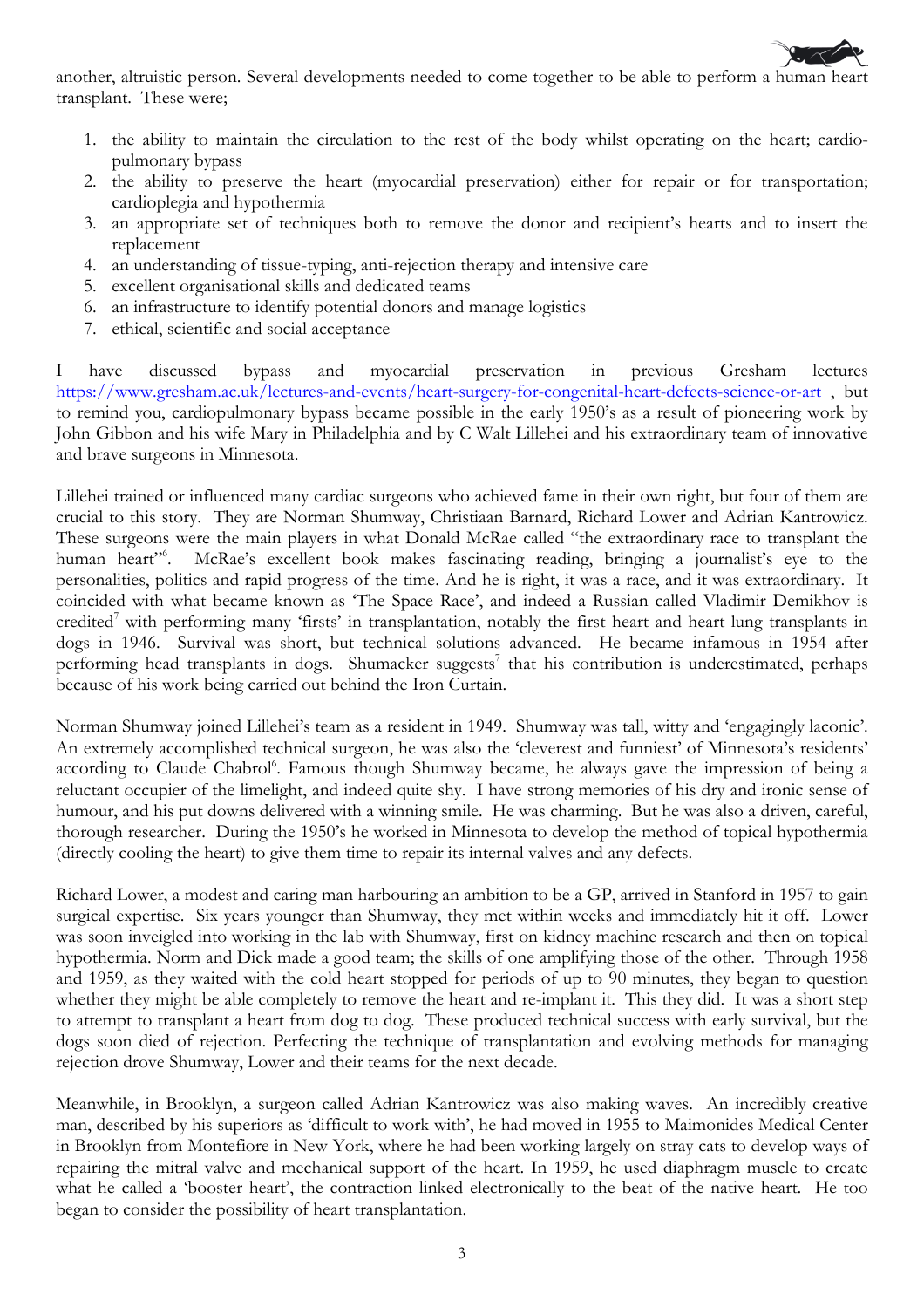Christiaan Barnard, went to Minnesota to train in oesophageal surgery in 1955. After being introduced to the heart lung machine, he transferred to Lillehei's service and became fascinated by cardiac surgery. He was regarded by his fellow residents as aggressive, self-absorbed and rather over-bearing, and perhaps unsurprisingly soon began a rivalry with Norman Shumway, a few months his junior, who preceded him as Lillehei's senior resident. Barnard worked hard, cramming a normally long training into the relatively short time he had in the USA. He was helped by an excellent memory and huge drive. He returned to South Africa in 1958 as Head of experimental surgery at the Groote Schuur Hospital in Cape Town.

The 1960's saw all four of these men develop a growing interest in the potential for being able to transplant the human heart, building on the work of Shumway and Lower on hypothermic preservation of the heart in dogs. After spending the first 5 years of the decade in Stanford working with Shumway, Lower moved in 1965 to head up cardiac surgery in the Medical College of Virginia where David Hume (a renal transplant pioneer) was based. Kantrowitz remained in Brooklyn. Each team painstakingly increased their experience with the techniques and management of heart transplantation in hundreds of dogs, many of which survived for over a year. They became increasingly confident of their readiness to attempt it in humans.

In 1963, James Hardy in Jackson, Mississippi performed the first human lung transplant. Hardy was committed to innovation, and in 1964 attempted a chimpanzee to human heart transplant. The heart beat for over an hour before the patient died. He received much criticism for this attempt.

Kantrowitz came close to performing the first human transplant in a child with severe congenital heart disease in June 1966. A baby had been born with anencephaly in Portland Oregon and the parents agreed for it to be flown to New York to act as a heart donor for the operation. Anencephalic babies have no realistic chance of survival because of the absence of almost all the brain. Kantrowitz considered them ideal donors ("there is no brain, there is no life" he declared)<sup>6</sup> because the heart could be removed in perfect condition. Yet at that time, there was no definition of 'brain death'. The heart had to be observed to stop before death could be confirmed. Neither the board of the hospital nor Kantrowitz's anaesthetists were willing (appropriately) to break this rule, and after support was withdrawn from the donor, it took a long time for the heart to stop beating by which time it was not suitable for transplant. A second donor became available in July of the same year, and this too proved an unsuccessful process.

In October 1967, Shumway addressed the American College of Surgeons in Chicago and said; "after eight years of laboratory experience we are now quite convinced that cardiac transplantation is perfectly feasible from the technical as well as the physiological standpoint…..the time has come for clinical application". His team had acquired an international reputation for careful and thorough research. They had shown that rejection could be reduced by the use of azathioprine and corticosteroids, and most of the cardiac surgical world thought Shumway's team in Stanford would be the first to do the transplant.

Meanwhile, back in Cape Town, Barnard had become increasingly interested in organ transplantation. In 1960, he visited Demikhov in Moscow and in 1966 he spent three months with Richard Lower in his lab in Virginia. Barnard apparently announced to Lower's lab technician that he planned to go back to South Africa and perform the world's first human heart transplant. Lower apparently simply said "how can he"<sup>6</sup>, knowing that practice and rejection management were likely to be critical to success. In Cape Town, Barnard transplanted 48 hearts into dogs, many less than hundreds performed by Shumway or Lower, with survivors of over a year. None of Barnard's dogs had lived for more than 10 days. Barnard, though, thought he was ready.

In November 1967, Louis Washkansky, a 54-year-old diabetic with severe heart failure after three heart attacks, was dying in kidney and liver failure in Groot Schuur Hospital. He was considered a possible transplant candidate, and Barnard agreed, suggesting a, subsequently much criticised, 80% chance of success. In late November, a young black man fell off a truck and had a catastrophic head injury. Politically, the idea of a black man's heart going into a white man was considered a huge political and PR risk, and the chief of cardiology was against it, arguing in favour of only using white donors. The potential donor's heart deteriorated rather quickly and the transplant was not done; for medical rather than political reasons.

On Saturday 2<sup>nd</sup> December, the Darvall family were in Cape Town, when mother and daughter were hit by a drunk driver killing the mother, Myrtle, immediately and causing catastrophic brain damage to 25-year-old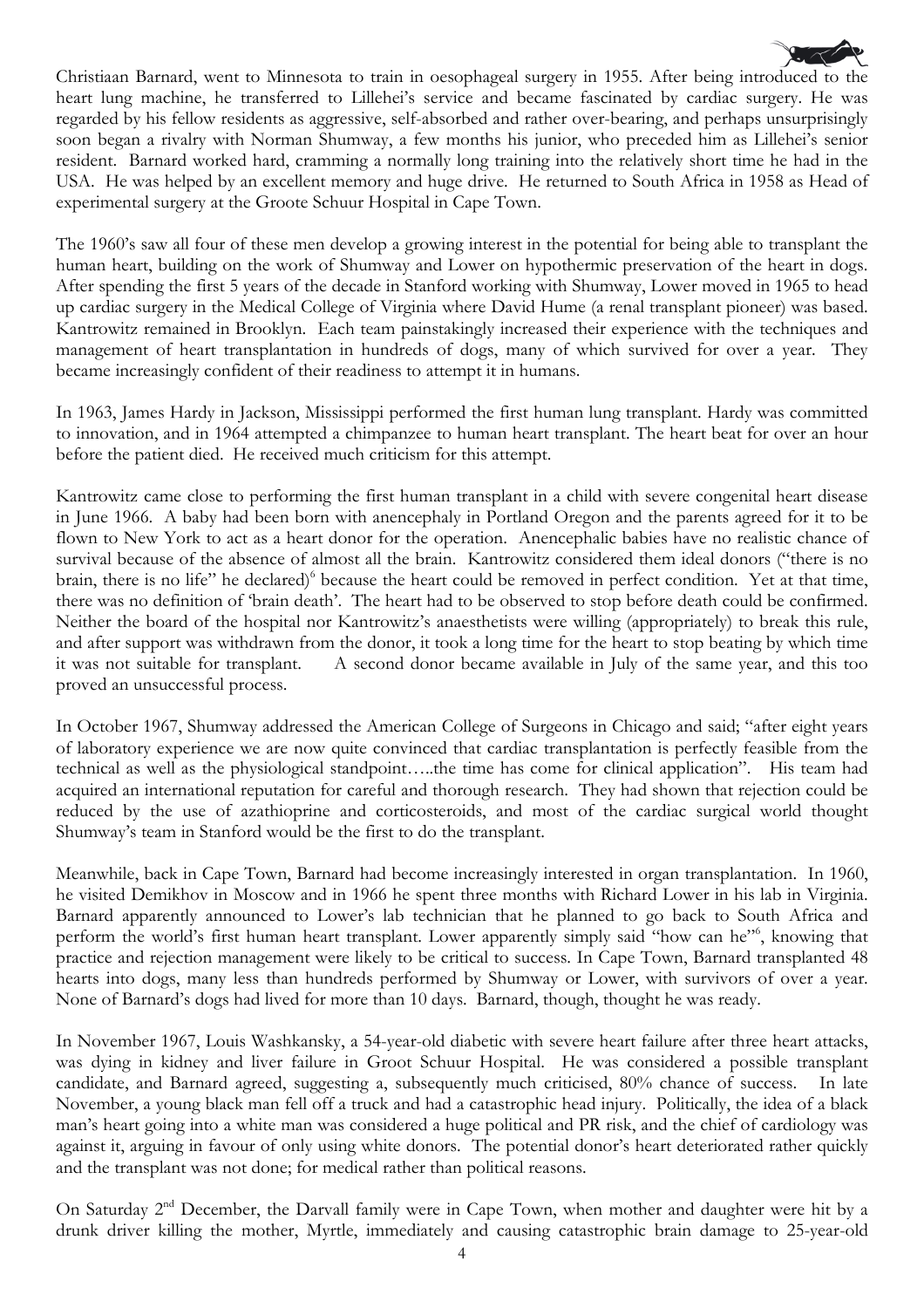Denise. Astonishingly, the consequences of the accident were witnessed by Ann Washkansky who was driving by. Denise was transferred to Groot Schuur, but although her heart was beating, there was no brain electrical activity. She was what we now call brain dead. She was blood group O-ve, and suitable to donate to Louis Washkansky.

Denise's father, Edward, agreed that Denise could be an organ donor. But the criteria for brain death (the Harvard Criteria) were not developed until 1968; in 1967 South Africa, all function, including the heart, had to have stopped before anyone could be considered dead and their organs donated. But with consent, Barnard could go ahead and perform the transplant. He was assisted by his brother Marius, and a large team. Perhaps including his black laboratory technician, Hamilton Naki.

The donor and recipient were taken to adjacent operating rooms and surgical teams prepared the patients and both hearts were exposed. Denise's ventilator was switched off and without oxygen her heart would gradually fail and stop. As Donald McRae records<sup>6</sup>, for forty years Marius kept secret the fact that rather than wait for the heart to stop beating, and at Marius ' urging, Christiaan injected potassium into the aorta and hence coronary arteries to paralyze it, protect it and fulfil the whole body death criteria. Routine practice now, with clear definitions of brain death, in those days it might even have been considered criminal.

The heart transplant went on through the night, until at 0543 am the new heart was re-perfused with Washkansky's own warm blood and after a DC shock from a defibrillator, began to beat in a normal rhythm. The heart lung machine was disconnected at 0613 with the heart beating well. The race to the first heart transplant had been won, and the media world-wide went crazy. Charismatic Barnard became a celebrity overnight, and he was born for it.

It was a technical success, but as all those who had spent so much time in the lab with their transplanted dogs knew, the problems were just beginning. Five days into recovery, a decision was made to give massive immunosuppression to prevent any rejection, but such severe suppression brings with it an increased risk of infection, and Louis Washkansky died of pneumonia just eighteen days after surgery.

Only 5 days after the first human heart transplant, Kantrowitz performed the first transplant in a child (aged 17 days), from an anencephalic donor. The baby lived for just a few hours.

Christiaan Barnard did the 3rd transplant in January 1968 controversially (at the time) transplanting the heart of a 24-year-old "mixed blood" male into Dr Philip Blaiberg, a dentist. Blaiberg died of in August 1969 hepatitis and severe coronary artery disease in the donor heart, probably rejection-related. Blaiberg's autobiography makes fascinating reading, and paints a picture of a man whose life, and fulfilment, were restored by the transplant.<sup>8</sup> He was well aware of the nature of the 'experiment' of which he was a part.

Just a few days after Dr Blaiberg's operation, Norman Shumway (the man who had done so much of the groundwork to make transplantation possible) performed his first transplant on Mike Kasperak in Stanford. This proved to be complex, required 3 additional operations (and 210 units of blood) and sadly Mr. Kasparak died just two weeks later.

The media storm which followed these early transplants was astonishing. Barnard cannot be described as a shrinking violet, and he was photogenic, charismatic and confident. The media loved him, and Barnard and the topic, were everywhere. It was a heady mixture of celebrity, ethics, politics and science. Unsurprisingly, those surgeons who had lost out in the race to be first to this relatively inexperienced South African upstart were, to say the least, not happy.

Tilney quotes<sup>1</sup> Shumway's alleged response to a colleague who asked him for his reaction to Barnard's transplant "*Does anyone know who was the second person to fly across the ocean?"*. Shumway need not have worried about his legacy. The profession recognised his key role and I remember being in awe of his achievements when the Stanford team published, in 1979<sup>9</sup>, their experience of 150 transplants over the initial decade of experience. I was one year into my own experience of cardiac surgery; it was humbling. A fascinating video interview with him is available here

[https://www.library.vanderbilt.edu/biomedical/sc\\_diglib/exhibits/cardiac\\_surgery/shumway.php](https://www.library.vanderbilt.edu/biomedical/sc_diglib/exhibits/cardiac_surgery/shumway.php)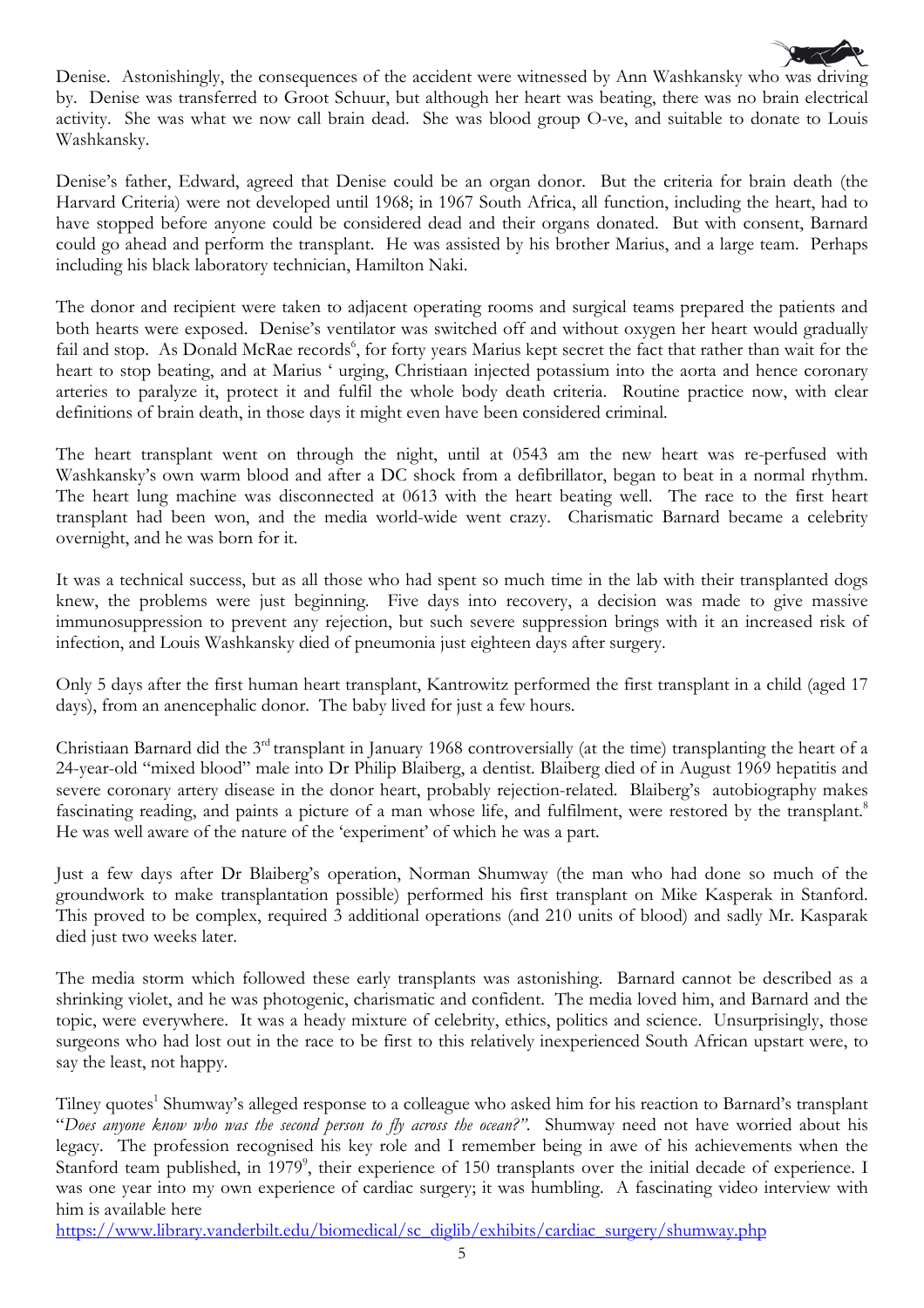

In 1968, another South African, Donald Ross, who had been a student with Barnard in Cape Town, performed the UK's first transplant (and the world's tenth) at the National Heart Hospital in London. You can read a wonderful commentary on early heart transplant surgery in the UK as part of the Wellcome Witness Series on the History of Modern Biomedicine<sup>10</sup> [http://www.histmodbiomed.org/witsem/vol3.html.](http://www.histmodbiomed.org/witsem/vol3.html) It was a controversial procedure. The donor was transported to the recipient's hospital for the operation and there was a heavy media presence. Francis Moore, a famous American surgeon, was present at the time and recalled<sup>1, 11</sup>

the surgeons, in full operating regalia, appeared on the steps of [the hospital]to the shouts of cheering crowds, bands playing "Britannia Rules the Waves" and "God Save the Queen" with the waving of flags, guardsmen in bearskin busbies hovering around on horseback. British reserve was cast into the waves as Britannia rules.

The public did not take to this 'hullabaloo'<sup>1</sup> and organ donation reduced dramatically. Further, a group of transplant surgeons advised the government that intact donors should never again be transported to the recipient hospital. This has remained the case. The first British transplant patient, a man of 45 lived for 46 days before succumbing to overwhelming infection.

It was difficult to find donors. There was no definition of brain death at the time, and even physicians thought that heart transplantation "almost amounted to cannibalism"<sup>[1](#page-5-0)</sup>. Ross performed two more transplants, but public and medical opinion was against him, and there was a moratorium against heart transplantation in the UK. In 1977, opinion was beginning to shift and the Department of Health set up a Transplant Advisory Group to agree criteria for the operations to go ahead. In January 1979, Terence English performed a heart transplant at Papworth Hospital (just outside Cambridge) on a patient who died 17 days later<sup>12</sup>. There was local controversy, particularly relating to whether transplants should be performed at Papworth or at Addenbrooke's where kidney transplants were performed. We will hear more about this time from Sir Terence himself, and get some of the flavour of the determination and toughness needed at that time.

The technical plumbing problems had largely been resolved, and have not changed much since. But the problems of rejection and immune-suppression, in those days largely with steroids and azathiaprin, remained profound. Tissue matching techniques were relatively simple and there remained a large element of 'luck' in getting a perfectly matched organ. The drugs were both toxic and only partially effective and excessive treatment increased your risk of severe infection. Early success rates were relatively poor as a result. The 1970's saw a widespread move by researchers to sort out the intricacies of the immune mechanisms associated with rejection and by drug companies to identify drugs which might, more effectively, reduce the risk of rejection.

In 1970, two new strains of fungi were identified in soil sample from Wisconsin and Norway. Both strains produced *cyclosporins*. They were soon identified by Sandoz (now Novartis) employees as having immunesuppressive action, confirmed in rat heart transplantation by Roy Calne in 1977<sup>13</sup>. In 1978, Powles and Barrett in London reported<sup>14</sup> that Cyclosporin A reduced graft-versus host disease in man and Calne and colleagues reported<sup>15</sup> its successful use in renal transplantation. Cyclosporin A proved a highly valuable adjunct to antirejection therapy, and its use considerably improved the outcome of heart transplantation.

Sadly, as with many drugs it has significant side effects, ranging from gum enlargement and hirsutism (hair growth), through to convulsions, kidney and liver damage, high blood pressure and high blood cholesterol levels. Thus, much of the transplant physician's time was spent identifying the lowest possible dose of the drug that minimised rejection. Fortunately, another Brit called Philip Caves, working with Shumway, had developed a method<sup>16</sup> of being able to take a tiny biopsy of the heart using a catheter passed through a vein allowing the biopsy to be examined for signs of rejection. The method is routinely used and is safe and reproducible.

Three more agents have emerged which have also improved our management of rejection. These are tacrolimus, sirolimus and mycophenalate mofetil. Used alone or in combination with cyclosporine, they have also improved short-term results of transplantation by reducing the risk of acute rejection. But rejection, and accelerated coronary artery disease in transplanted hearts, remain huge challenges. New techniques have emerged better to diagnose both. Donor-derived DNA identified in recipient blood may prove to be an

 $\overline{a}$ 

<span id="page-5-0"></span><sup>1</sup> <https://www.theguardian.com/theguardian/2010/may/04/first-heart-transplant>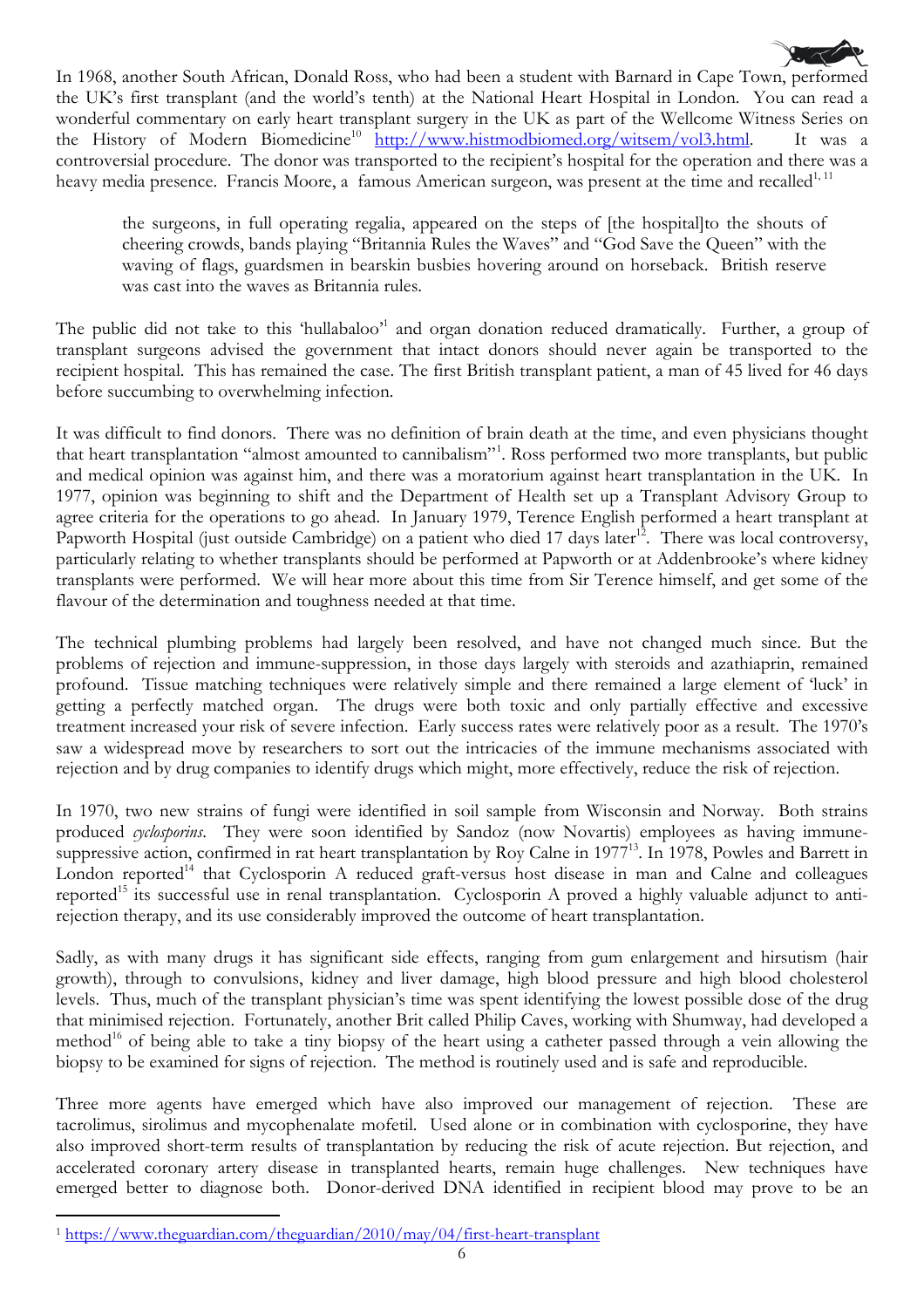

excellent method of detecting rejection, and intravascular ultrasound is excellent at identifying narrowing in the coronary arteries.

As well as the scientific, technical and therapeutic advances in transplantation its integration into the wider medical services has been an organisational triumph. When transplantation started, the logistics were handled locally, organ donor lists were embryonic and transport was often done by the teams themselves helped by altruistic emergency services or private citizens. This is now all integrated though a central service UK Blood and Transplant [https://www.nhsbt.nhs.uk/what-we-do/transplantation-services/organ-donation-and](https://www.nhsbt.nhs.uk/what-we-do/transplantation-services/organ-donation-and-transplantation/)[transplantation/](https://www.nhsbt.nhs.uk/what-we-do/transplantation-services/organ-donation-and-transplantation/) and there is a national organ retrieval service [http://www.odt.nhs.uk/retrieval/national](http://www.odt.nhs.uk/retrieval/national-organ-retrieval-services/)[organ-retrieval-services/](http://www.odt.nhs.uk/retrieval/national-organ-retrieval-services/) to facilitate the harvesting and safe, prompt delivery of organs. UKB&T integrates closely with Eurotransplant <https://www.eurotransplant.org/> and other national bodies to facilitate international organ matching. Improved publicity of the benefits of transplantation led to a 50% increase in the number of donors on the organ donor list between 207/8 and 2012/13, and there are now six centres in England and Scotland performing adult transplantation and two performing paediatric transplantation.

The current survival rates for adult heart transplantation are around 80% at 3 years, 55% at 10 years and 10% at 30 years. Individual patients lucky enough to have well match organs can live well for long periods.

Despite all this progress, the number of heart transplants performed around the world has remained relatively static, hovering around 4000 per year since the early 1990s. There has been a small recent uplift as a result of donor campaigns and countries outside US and Europe performing more transplants. But it is nowhere near enough to cope with demand, and currently around 250 people waiting for a heart transplant in the UK, with only around 200 transplants performed per year. Patients die waiting. And only people in real need get onto the list. Further, many patients are now bridged to transplant on mechanical support [https://www.gresham.ac.uk/lectures-and-events/the-artificial-heart-a-new-ending,](https://www.gresham.ac.uk/lectures-and-events/the-artificial-heart-a-new-ending) as we will discuss with Stephen Large later. It is not a *primary* treatment.

It is not surprising that there is so much investment into research in to mechanical assistance and heart replacement <https://www.gresham.ac.uk/lectures-and-events/the-artificial-heart-a-new-ending> , stem cell treatment for heart failure<sup>17</sup> and new ways to increase donor supply, particularly after donor circulatory death<sup>18</sup>. Laws relating to whether you should opt out rather than opt in to organ donation have been passed in several countries (including Wales) and mandatory choice with prioritisation of donors for subsequent transplantation has proved effective in California and Israel<sup>19</sup>.

The innovative drive and drama of 50 years ago has resulted in many lives being saved, and in significant scientific advances which have impacted in many other fields. The collaboration and cooperation which emerged from those early highly competitive early days is a tribute to all those who have worked behind the scenes, without the glory given to the surgeon. But the real credit must go to the donors, who altruistically in advance have thought of what they can do for others, and to their families who at a time of huge sadness have allowed the organs to be shared. None of it would have been possible without them, and all of us who do this work recognise that.

#### **Special Thanks**

To all the patients and families with whom we have shared this progress. To the transplant teams at Papworth, Newcastle and Great Ormond Street Professor Michael Burch Dr Matthew Fenton Dr Jayan Parameshwar Professor James Kirklin